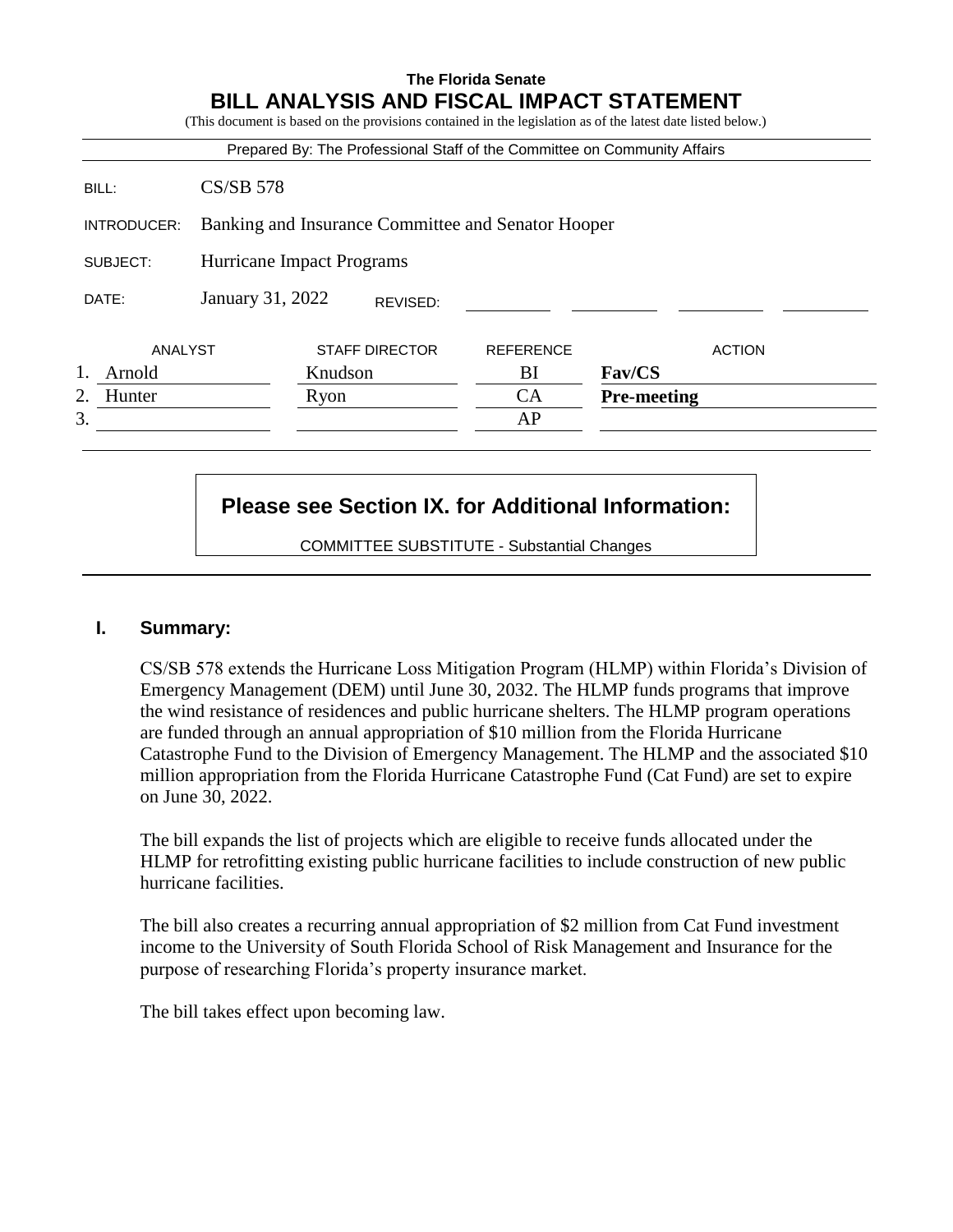# **II. Present Situation:**

# **Hurricane Loss Mitigation Program**

In 1999,<sup>1</sup> the Legislature created the HLMP within the DEM<sup>2</sup> for funding programs for improving the wind resistance of residences and mobile homes. The HLMP can provide funding through loans, subsidies, grants, demonstration projects, and direct assistance. It also funds cooperative programs with local governments and the federal government to reduce hurricane losses or the costs of rebuilding after a disaster.

The HLMP is funded by an annual appropriation of \$10 million from the Florida Hurricane Catastrophe Fund.<sup>3</sup> Specifically, current law requires the funds to be used as follows:

- \$3 million must be directed toward retrofitting existing facilities used as public hurricane shelters. DEM must prioritize the use of these funds for projects included in the annual Shelter Retrofit Report.<sup>4</sup> DEM must similarly prioritize these funds to projects in regional planning council regions with shelter deficits and projects that maximize the use of state funds.<sup>5</sup>
- \$7 million must be directed toward programs that improve the wind resistance of residences and mobile homes, including loans, subsidies, grants, demonstration projects, and direct assistance; educating persons concerning the Florida Building Code; and other efforts to prevent or reduce losses or reduce the cost of building after a disaster.<sup>6</sup>

Of the \$7 million allocated to improve the wind resistance of residences and mobile homes, provide education regarding Florida Building Code cooperative programs, and reduce the cost of rebuilding after a disaster:

- 50 percent (\$3.5 million) is directed to grant funding for governmental entities, nonprofit organizations, and qualified for-profit organizations to improve the resiliency of residential, community, and government structures within their communities.
- 40 percent (\$2.8 million) must be directed to the Manufactured Housing and Mobile Home Mitigation and Enhancement Program (Mobile Home Tie-Down Program) to mitigate future losses for mobile homes and inspect and improve tie-downs for mobile homes. The program is administered by Tallahassee Community College (TCC).<sup>7</sup>
- 10 percent (\$700,000) must be directed to the Florida International University (FIU) for hurricane research.<sup>8</sup>

 $\overline{a}$ 

<sup>7</sup> Section 215.559(2), F.S.

Chapter 99-305, L.O.F.

<sup>2</sup> In 2011, the Legislature transferred the DEM to the Executive Office of the Governor, where it presently resides. *See* Chapter 2011-142, L.O.F.

 $3$  Section 215.559(1), F.S.

<sup>4</sup> The Shelter Retrofit Report is prepared annually and separately submitted to the Governor and the Legislature. *See* Section 252.385, F.S.

<sup>5</sup> Section 215.559(1)(b), F.S.

 $6$  Section 215.559(1)(a), F.S.

<sup>8</sup> Section 215.559(3), F.S.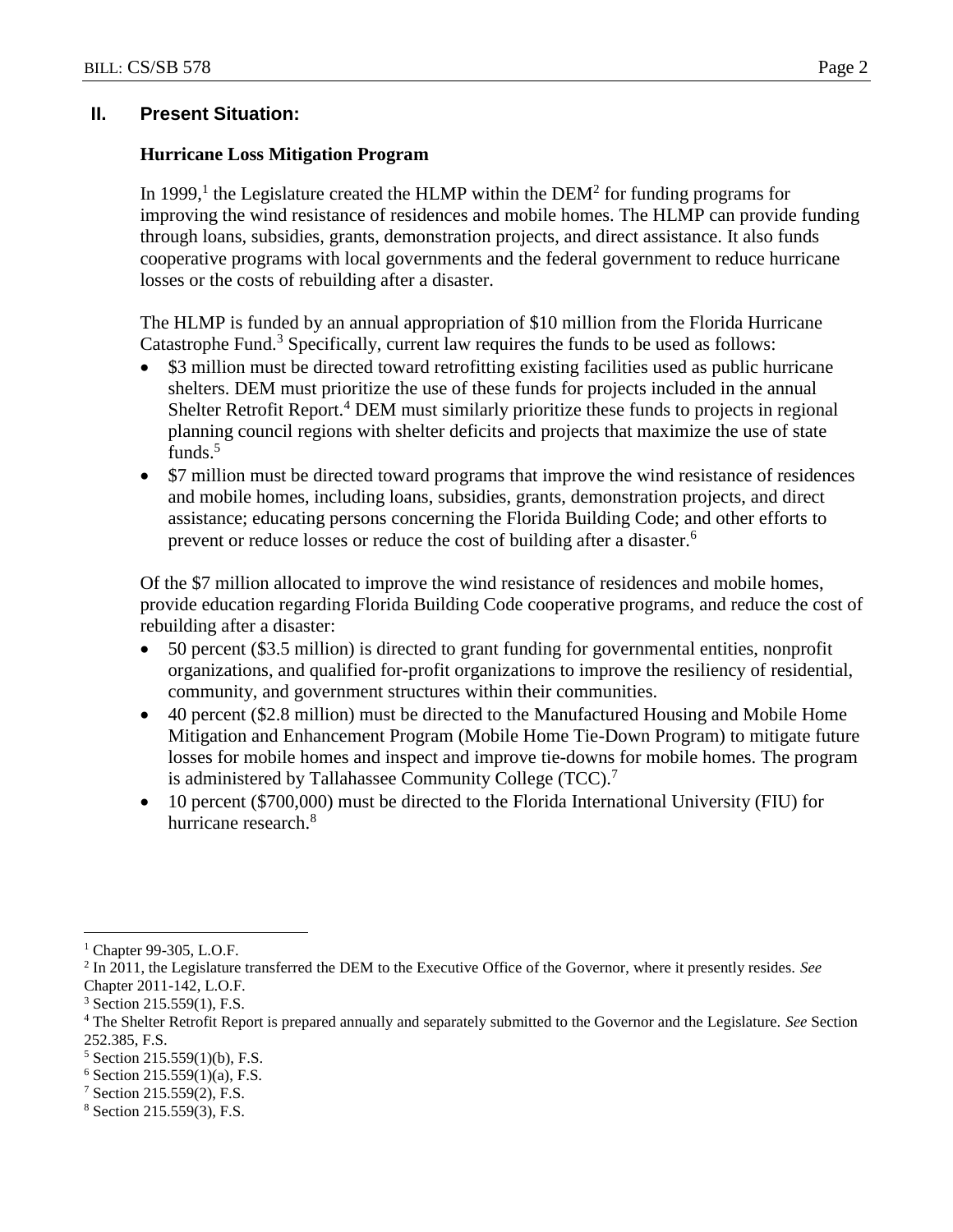On January 1 of each year, DEM submits an annual report<sup>9</sup> and accounting of activities under the HLMP and an evaluation of the activities. The report must be submitted to the Speaker of the House of Representatives, the President of the Senate, and the Majority and Minority Leaders of the House of Representatives and the Senate. The Office of Insurance Regulation (OIR) must review the report and make recommendations to the insurance industry as deemed appropriate.<sup>10</sup>

The HLMP expires on June 30, 2022.<sup>11</sup>

# **Mobile Home Mitigation and Enhancement Program (Mobile Home Tie-Down Program)**

The Mobile Home Tie-Down Program operates as a constituent part of the HLMP to mitigate future losses and inspect and improve tie-downs for mobile homes built before 1999 to meet the current standards established in Rules 15C-1.0101 through 15C-1.0109, F.A.C. Mitigation under the Mobile Home Tie-Down Program includes problems associated with weakened trusses, studs, and other structural component caused by wood rot or termite damage; site-built additions, such as porches or carports; tie-down systems; and any additional issues deemed appropriate by TCC, the Federation of Manufactured Home Owners of Florida, the Florida Manufactured Housing Association, and the Department of Highway Safety and Motor Vehicles (DHSMV).<sup>12</sup>

The Mobile Home Tie-Down Program is funded by a direct \$2.8 million allocation under the HLMP to TCC, which serves as program administrator.<sup>13</sup> The Mobile Home Tie-Down Program does not, and mobile homes are ineligible to, receive federal mitigation funds under Federal Emergency Management Agency (FEMA) Pre-Disaster Mitigation Grant, Building Resilient Infrastructure and Communities, or Hazard Mitigation Grant programs.

Since 1999, the Mobile Home Tie-Down Program has served over 40,000 mobile homes in over 275 mobile home communities.<sup>14</sup> Activities during the 2019-2020 fiscal year included 1,702 completed mobile homes in 14 mobile home communities.<sup>15</sup> COVID-19 travel, inspection, and community access restrictions prevented the Mobile Home Tie-Down Program from expensing 100% of the allocated funds.<sup>16</sup>

Third-party studies of the Mobile Home Tie-Down Program report improved wind resistance following participation in the program. In 2005, a FEMA Mitigation Branch Technical Services Division study of impacted mobile home communities during the 2004 hurricane season reported 4 percent to 5 percent of inspected mobile homes with retrofitted tie-downs were substantially

<sup>&</sup>lt;sup>9</sup> Hurricane Loss Mitigation Reports reside on the DEM website: [https://www.floridadisaster.org/dem/mitigation/hurricane](https://www.floridadisaster.org/dem/mitigation/hurricane-loss-mitigation-program/)[loss-mitigation-program/](https://www.floridadisaster.org/dem/mitigation/hurricane-loss-mitigation-program/) (last accessed November 4, 2021).

 $\frac{10}{10}$  Section 215.559(6), F.S.

 $11$  Section 215.559(7), F.S.

<sup>12</sup> Section 215.559(2)(b)1, F.S.

 $13$  Section 215.559(2)(a), F.S.

<sup>14</sup> Florida Housing Coalition*, Hurricane Member Update Webinar* (August 28, 2020), [https://www.flhousing.org/wp](https://www.flhousing.org/wp-content/uploads/2020/09/FHC-Hurricane-Member-Update-8-28-20.pdf)[content/uploads/2020/09/FHC-Hurricane-Member-Update-8-28-20.pdf](https://www.flhousing.org/wp-content/uploads/2020/09/FHC-Hurricane-Member-Update-8-28-20.pdf) (last visited November 4, 2021).

<sup>15</sup> Division of Emergency Management, *Florida Hurricane Loss Mitigation Program: 2019 Annual Report* (January 1, 2020), <https://www.floridadisaster.org/dem/mitigation/hurricane-loss-mitigation-program/> (last visited November 4, 2021).

<sup>16</sup> *Id.* at note 14.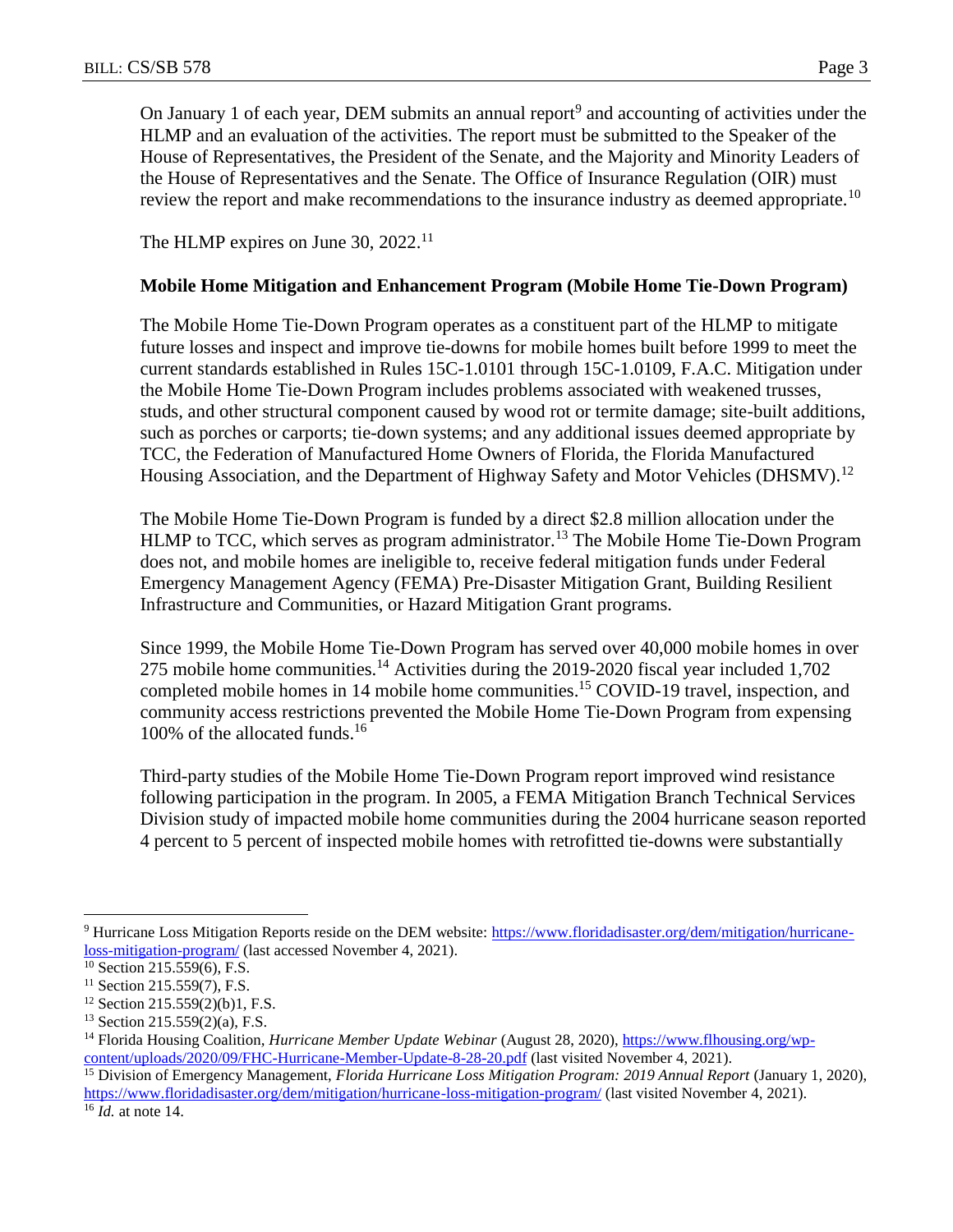damaged.<sup>17</sup> The same study reported that the primary cause of damage to mobile homes was caused by roof failure associated with the destruction of carports and sunrooms not constructed to code.<sup>18</sup>

As of December 2020, the Mobile Home Tie-Down Program reported a current waiting list of seven years.<sup>19</sup> TCC is not accepting new applications until the waiting list shortens to three years.<sup>20</sup>

# *Program Audits*

Several third-party audits have made recommendations for improving the Mobile Home Tie-Down Program. FEMA's 2005 study, *Third Party Analysis of Manufactured Home Retrofit Tie Downs*, observed up to 90 percent of all original tie-down straps and a significant percentage of retrofit tie-down straps were loose, increasing the likelihood of rotation of the upper structure upon wind loading of the side and flexure of the entire structural system. The study recommended sizing of tie-down anchors according to soil probe tests during installation to reduce pullout. $21$ 

In 2016, the Florida Auditor General audited 3,033 DEM contracts between July 2013 and January 2015 for compliance with state law requiring the DEM to timely provide the public with access to state contracts and grant financial information.<sup>22</sup> The subsequent report recommended DEM enhance procedures to ensure that contract information is timely made public, citing 72 percent timeliness rates for contracts executed prior to July 2013 and 64 percent timeliness rates for contracts executed after July 2013, respectively.<sup>23</sup>

Also, in 2016, the Department of Financial Services Bureau of Auditing (Bureau) audited 10 DEM contracts and grants between January 2015 and December 2015, including the Mobile Tie-Down Program, as a follow-up to its previous audit disclosing a contract deficiency rate of 95% and a management deficiency rate of  $43\%$ .<sup>24</sup> The Bureau determined the Mobile Home Tie-Down Program should be classified as "grant and aid," with future payments from DEM to TCC

<sup>17</sup> Federal Emergency Management Agency, Mitigation Section, Technical Services Branch, *Third Party Analysis of Manufactured Home Retrofit Tie Downs* (June 2005) at p.3. On file with the Senate Committee on Banking and Insurance (February 16, 2021).

<sup>18</sup> *Id.* at p. 5.

<sup>&</sup>lt;sup>19</sup> Telephone conversation with Amy Bradbury, Director of Financial Planning and Sponsored Programs, Tallahassee Community College, in Tallahassee, Fla. (December 14, 2020).

<sup>&</sup>lt;sup>20</sup> Tallahassee Community College, *Mobile Home Tie-Down Program*, [https://www.tcc.fl.edu/about/college/administrative](https://www.tcc.fl.edu/about/college/administrative-services/sponsored-programs/mobile-home-tie-down-program/)[services/sponsored-programs/mobile-home-tie-down-program/](https://www.tcc.fl.edu/about/college/administrative-services/sponsored-programs/mobile-home-tie-down-program/) (last visited November 4, 2021).

<sup>21</sup> Federal Emergency Management Agency, Mitigation Section, Technical Services Branch, *Third Party Analysis of Manufactured Home Retrofit Tie Downs* (June 2005) at p. 8. On file with the Senate Committee on Banking and Insurance (February 16, 2021).

<sup>22</sup> *See* State of Florida Auditor General, *Operational Audit: Division of Emergency Management Contract and Grant Management and Prior Audit Follow-Up* (April 2016), [https://flauditor.gov/pages/pdf\\_files/2016-188.pdf at p. 2.](https://flauditor.gov/pages/pdf_files/2016-188.pdf%20at%20p.%202) (last visited November 4, 2021).

<sup>23</sup> *Id.* at p. 3.

<sup>24</sup> *May 10, 2016 Letter from Department of Financial Services Bureau of Auditing to Division of Emergency Management Director Bryan Koon*[, https://www.myfloridacfo.com/division/aa/Aud\\_Act/docs/DEM%20Report%20dtd%205-10-](https://www.myfloridacfo.com/division/aa/Aud_Act/docs/DEM%20Report%20dtd%205-10-2016_Redacted.pdf) 2016 Redacted.pdf (last visited November 4, 2021).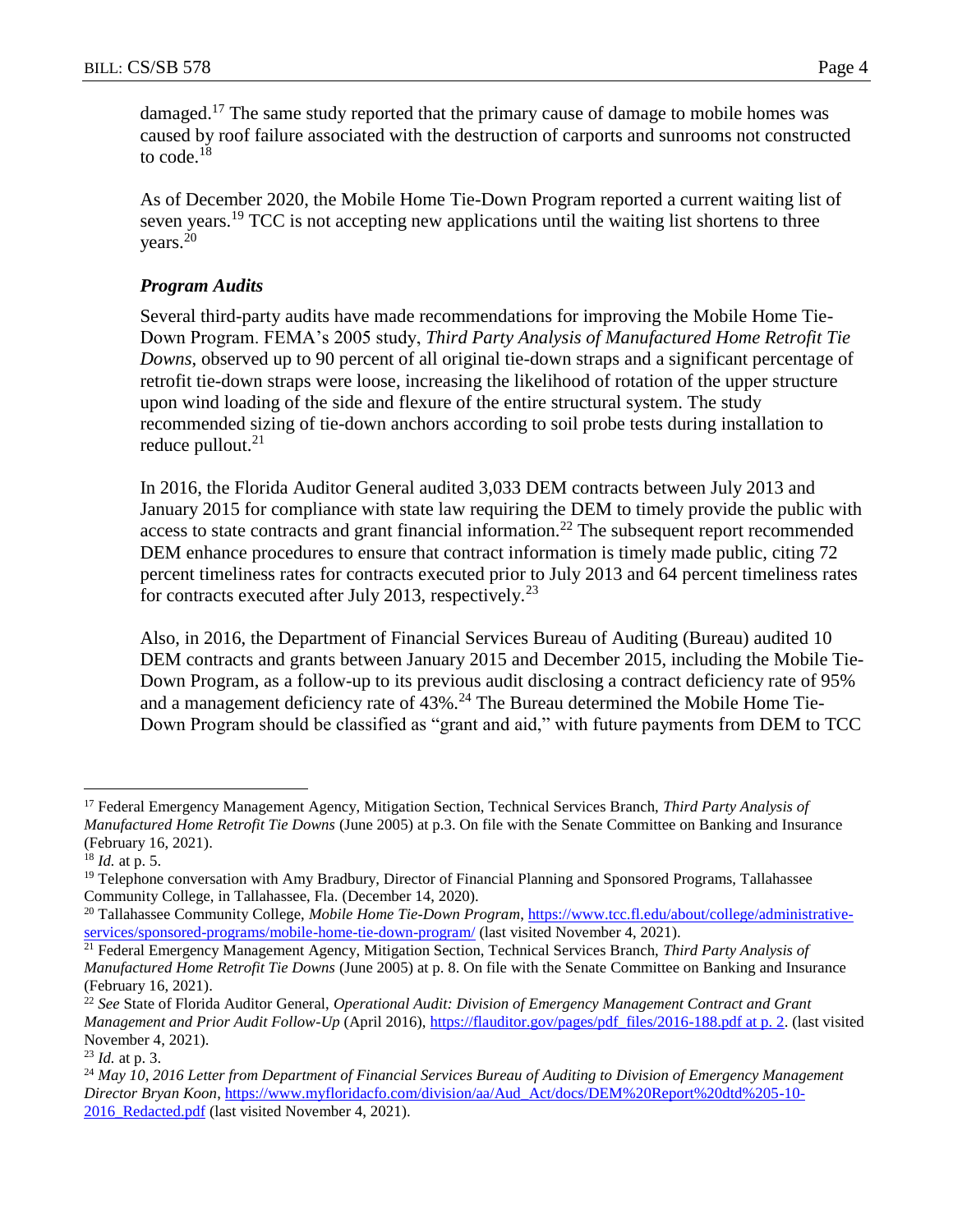subject to a written agreement for services to include a clear scope of work, deliverables, financial consequences, and monitoring.<sup>25</sup>

## *Fiscal Year 2016-2017 Adopted Recommendations and Program Improvements*

In the 2016-2017 fiscal year, DEM executed a written agreement for services with TCC to administer the Mobile Home Tie-Down Program, which included a clear scope of work, deliverables, financial consequences, and monitoring. Other notable program changes that were adopted include:<sup>26</sup>

- Payment of funds are subject to cost reimbursement procedures instead of an automatic draw.
- Quarterly submission of invoices and program reports to DEM.
- RFP open to multiple vendors.
- RFP requirement of licensed mobile home installers
- DEM monitoring of the program, including on-site visits and limited scope audits.
- Required pre-inspection process.
- Submission of reports to DEM identifying homes prior to mitigation.
- DHSMV audits of mobile home installers' post-inspection reports
- Removal of the percentage of participating homes within a community as a factor in serving a community.
- Participation by individual mobile homeowners and communities without an established HOA.

# **Florida Hurricane Catastrophe Fund (FHCF)**

The FHCF is a tax-exempt<sup>27</sup> fund created in 1993<sup>28</sup> after Hurricane Andrew<sup>29</sup> as a form of mandatory reinsurance for residential property insurers. The FHCF is administered by the State Board of Administration (SBA)<sup>30</sup> and is a tax-exempt source of reimbursement to property insurers for a selected percentage (45, 75, or 90 percent)<sup>31</sup> of hurricane losses above the insurer's retention (deductible). The FHCF provides insurers an additional source of reinsurance that is less expensive than what is available in the private market, enabling insurers to generally write more residential property insurance in the state than would otherwise be written. Because of the low cost of coverage from the FHCF, the fund acts to lower residential property insurance premiums for consumers.

All insurers admitted to do business in this state writing residential property insurance that includes wind coverage must buy reimbursement coverage (reinsurance) on their residential property exposure through the FHCF.<sup>32</sup> The FHCF is authorized by statute to sell \$17 billion of

<sup>25</sup> *Id.* at p. 3.

<sup>26</sup> Department of Financial Services, *Florida Accountability Contract Tracking System Grant Disbursement Information*, <https://facts.fldfs.com/Search/ContractDetail.aspx?AgencyId=310000&ContractId=D9042> (last visited November 4, 2021).  $27$  Section 215.555(1)(f), F.S.

<sup>28</sup> Chapter 93-409, L.O.F.

<sup>29</sup> Ed Rappaport, *Preliminary Report, Hurricane Andrew* (updated Dec. 10, 1993; addendum Feb. 7, 2005), [https://www.nhc.noaa.gov/1992andrew.html.](https://www.nhc.noaa.gov/1992andrew.html)

<sup>30</sup> State Board of Administration of Florida, *About the SBA*,<https://www.sbafla.com/fsb/> (last visited November 4, 2021).

<sup>31</sup> Section 215.555(2)(e), F.S.

 $32$  Section 215.555(4)(a), F.S.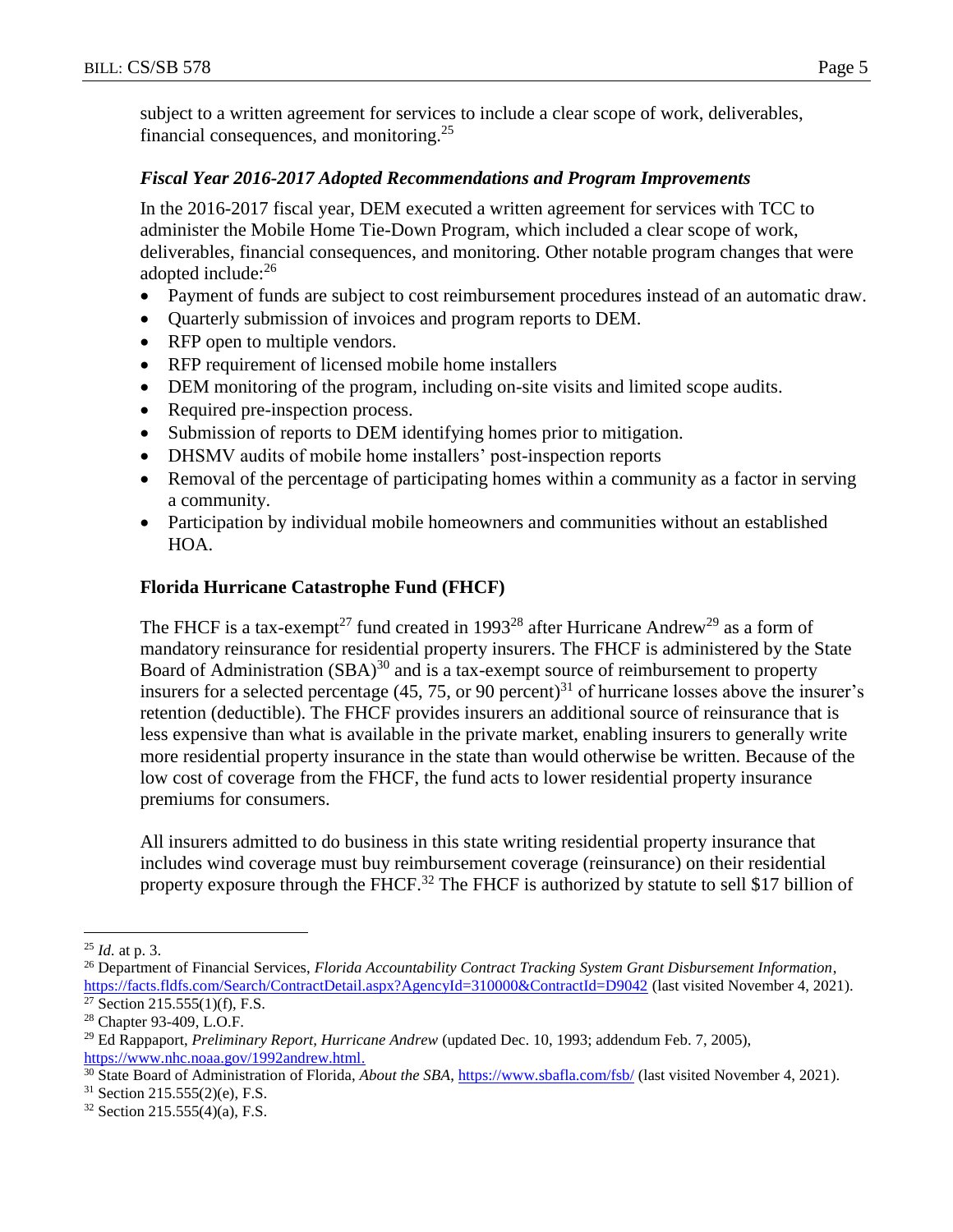mandatory layer coverage.<sup>33</sup> Each insurer that purchases coverage may receive up to its proportional share of the \$17 billion mandatory layer of coverage based upon the insurer's share of the actual premium paid for the contract year, multiplied by the claims paying capacity of the fund. Each insurer may select a reimbursement contract wherein the FHCF promises to reimburse the insurer for 45 percent, 75 percent, or 90 percent of covered losses, plus 10 percent<sup>34</sup> of the reimbursed losses for loss adjustment expenses.<sup>35</sup>

The FHCF must charge insurers the actuarially indicated premium<sup>36</sup> for the coverage provided, based on hurricane loss projection models found acceptable by the Florida Commission on Hurricane Loss Projection Methodology.<sup>37</sup> The actuarially indicated premium is determined by the principles of actuarial science to be adequate to pay current and future obligations and expenses of the fund.<sup>38</sup>

When the moneys in the FHCF are or will be insufficient to cover losses, the law<sup>39</sup> authorizes the FHCF to issue revenue bonds funded by emergency assessments on all lines of insurance except medical malpractice and workers compensation.<sup>40</sup> Emergency assessments may be levied up to 6 percent of the premium for losses attributable to any one contract year and up to 10 percent of the premium for aggregate losses from multiple years. The FHCF's broad-based assessment authority is one reason the FHCF was able to obtain an exemption from federal taxation from the Internal Revenue Service as an integral part of state government.<sup>41</sup>

#### **Citizens Property Insurance Corporation (Citizens)**

Citizens is a state-created, not-for-profit, tax-exempt governmental entity whose public purpose is to provide property insurance coverage to those unable to find affordable coverage in the voluntary admitted market.<sup>42</sup> Citizens is not a private insurance company.<sup>43</sup> Citizens was statutorily created in 2002 when the Legislature combined the state's two insurers of last resort, the Florida Residential Property and Casualty Joint Underwriting Association (RPCJUA) and the Florida Windstorm Underwriting Association (FWUA). Citizens operates in accordance with the provisions in s.  $627.351(6)$ , F.S., and is governed by an eight-member Board of Governors<sup>44</sup> that administers its Plan of Operations. The Plan of Operations is reviewed and approved by the Financial Services Commission. The Governor, President of the Senate, Speaker of the House of

<sup>33</sup> Section 215.555(4)(c)1., F.S.

<sup>34</sup> Section 215.555(4)(b)1., F.S.

<sup>&</sup>lt;sup>35</sup> Loss adjustment expenses are costs incurred by insurers when investigating, adjusting, and processing a claim.

<sup>36</sup> Section 215.555(5)(a), F.S.

<sup>37</sup> *See* State Board of Administration, *Florida Commission on Hurricane Loss Methodology*[, https://www.sbafla.com/method/](https://www.sbafla.com/method/) (last visited November 4, 2021).

<sup>38</sup> Section 215.555(2)(a), F.S.

<sup>39</sup> Section 215.555(6), F.S.

<sup>40</sup> Section 215.555(6)(b), F.S.

<sup>&</sup>lt;sup>41</sup> The U.S. Internal Revenue Service has, by a Private Letter Ruling, authorized the FHCF to issue tax-exempt bonds. The initial ruling was granted on March 27, 1998, for 5 years until June 30, 2003. On May 28, 2008, the Internal Revenue Service issued a private letter ruling holding that the prior exemption, which was to expire on June 30, 2008, could continue to be relied upon on a permanent basis (on file with the Committee on Banking and Insurance).

<sup>&</sup>lt;sup>42</sup> Admitted market means insurance companies licensed to transact insurance in Florida.

<sup>43</sup> Section 627.351(6)(a)1., F.S. Citizens is also subject to regulation by the OIR.

<sup>&</sup>lt;sup>44</sup> The Governor, the Chief Financial Officer, the President of the Senate, and the Speaker of the House of Representatives each appoint two members.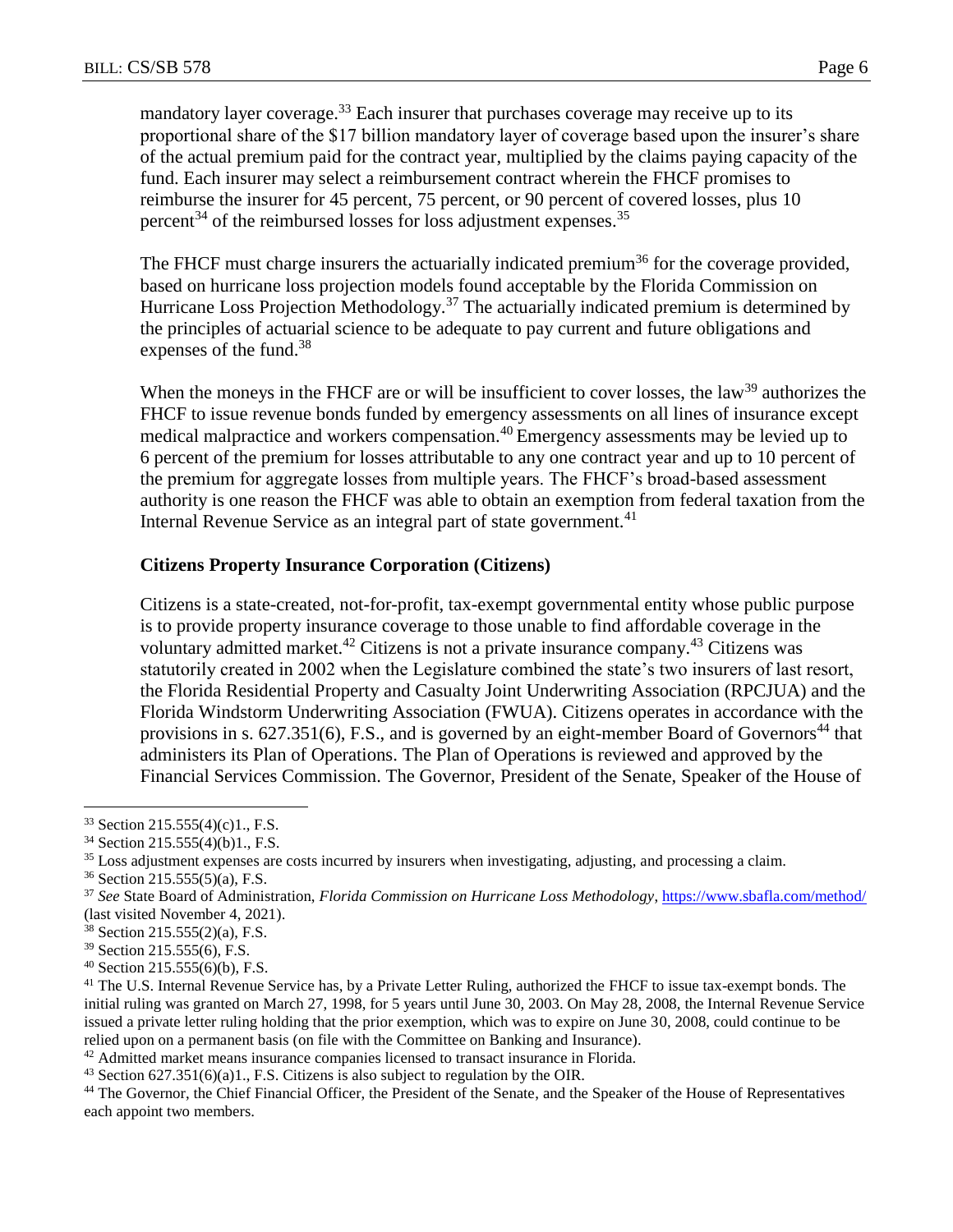Representatives, and Chief Financial Officer each appoint two members to the board. Citizens is subject to regulation by the OIR.

Citizens offers property insurance in three separate accounts. Each account is a separate statutory account with separate calculations of surplus and deficits.<sup>45</sup> Assets may not be commingled or used to fund losses in another account.<sup>46</sup>

## *Citizens Insurance Rates*

Citizens' rates for coverage are required to be actuarially sound and, except as otherwise provided in s. 627.351, F.S., are subject to the rate standards for property and casualty insurance in s. 627.062, F.S.<sup>47</sup> From 2007 until 2020, Citizens rates were frozen by statute at the level that had been established in 2006. In 2010, the Legislature established a "glide path" to impose annual rate increases up to an actuarially sound level. The Legislature subsequently increased the glide path in 2021. Citizens must implement an annual rate increase which, except for sinkhole coverage, does not exceed a 10 percent cap above the previous year for any individual policyholder, adjusted for coverage changes and surcharges, which increases by 1 percent annually until the cap reaches 15 percent in 2026.<sup>48</sup>

## *Citizens Eligibility*

Under current law, an applicant for residential insurance cannot buy insurance in Citizens if an admitted insurer in the private market offers the applicant insurance for a premium that does not exceed the Citizens premium by 20 percent or more.<sup>49</sup> In addition, the coverage offered by the private insurer must be comparable to Citizens' coverage. Current Citizens policyholders cannot renew a Citizens insurance policy if an insurer in the private market offers to insure the property at a premium equal to or less than the Citizens' renewal premium. The insurance from the private market insurer must be comparable to the insurance from Citizens in order for the renewal premium eligibility requirement to apply.<sup>50</sup>

#### *Mobile Home Coverage under Citizens*

Florida law currently requires Citizens to offer mobile home dwellings coverage with a minimum insured value of at least  $$3,000$ ,<sup>51</sup> limited to the primary dwelling and certain attached structures.<sup>52</sup> Such coverage must include attached screened enclosures, attached carports, and attached patios.<sup>53</sup> Losses to the mobile home dwelling are adjusted based on the actual cash value. The actual cash value of the mobile home is determined by subtracting depreciation from

<sup>45</sup> The Personal Lines Account and the Commercial Lines Account are combined for credit and Florida Hurricane Catastrophe Fund coverage.

<sup>46</sup> Section 627.351(6)(b)2b., F.S.

 $47$  Among the factors OIR considers when reviewing a rate filing is the degree of competition among the insurers for the risk insured, per s. 627.062(3)(b), F.S.

<sup>48</sup> Section 627.351(6)(n)5., F.S.

<sup>49</sup> Section 627.351(6)(c)5., F.S.

 $50$  Section 627.351(6)(c)5., F.S.

 $51$  Section. 627.351(6)(c)(17), F.S.

<sup>52</sup> Citizens Property Insurance Corporation, *Citizens Mobile Home Policies: Types of Coverage* (August 2019), [https://www.citizensfla.com/documents/20702/31376/Mobile+Home+Policies+Coverage+Types/e61c3b40-50aa-4789-8508-](https://www.citizensfla.com/documents/20702/31376/Mobile+Home+Policies+Coverage+Types/e61c3b40-50aa-4789-8508-51ad26ac3450)

[<sup>51</sup>ad26ac3450](https://www.citizensfla.com/documents/20702/31376/Mobile+Home+Policies+Coverage+Types/e61c3b40-50aa-4789-8508-51ad26ac3450) (last visited November 4, 2021).

<sup>53</sup> Section 627.351(6)(c)(17), F.S.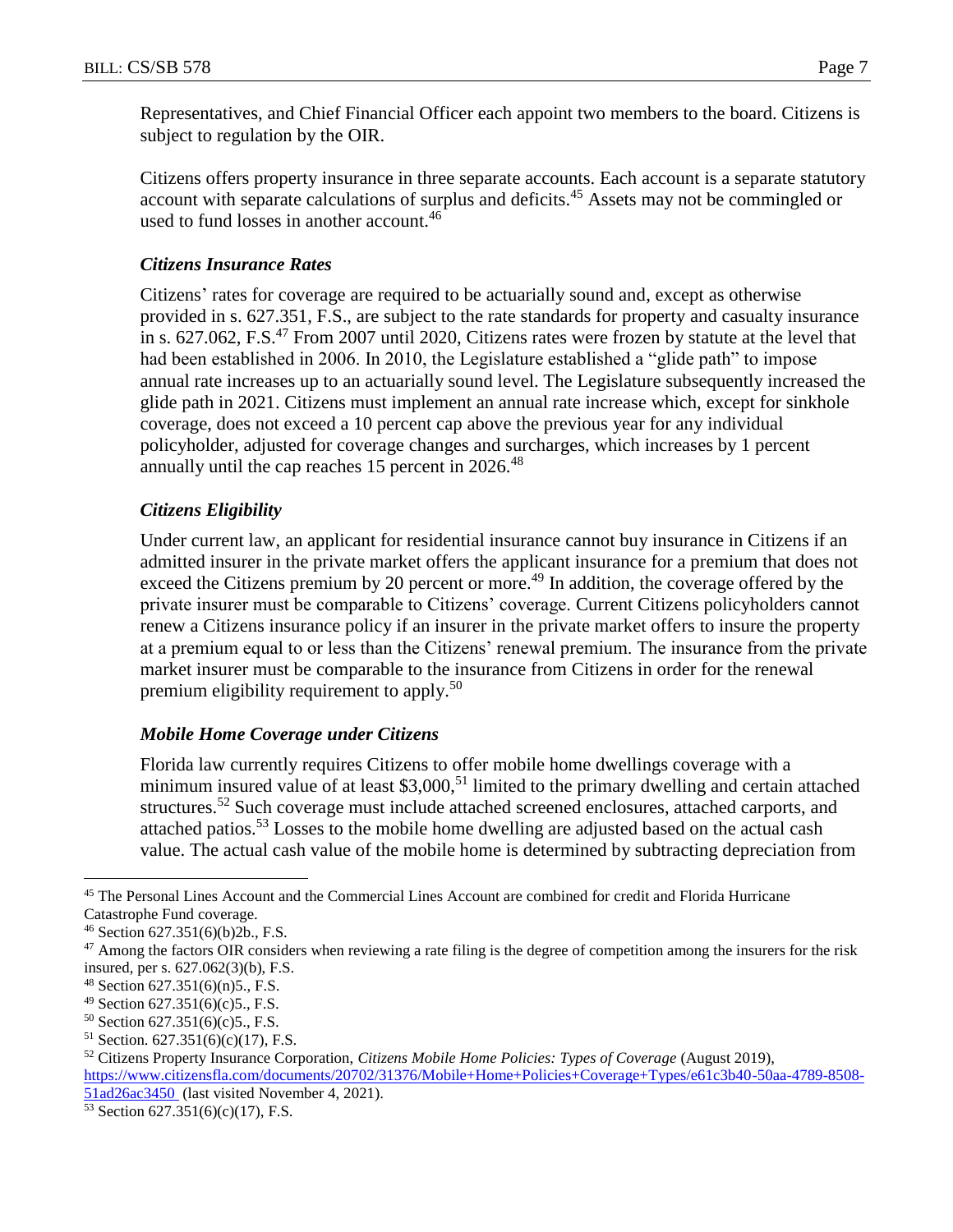the estimated replacement cost.<sup>54</sup> Separate from its statutorily mandated mobile home coverage, Citizens automatically includes sinkhole loss coverage in such policies, except for wind-only policies.<sup>55</sup> Citizens also offers optional coverages for other structures not physically attached to the primary dwelling.<sup>56</sup> As of September 30, 2021, Citizens insures 74,654 mobile homes across Florida.<sup>57</sup>

# **III. Effect of Proposed Changes:**

**Section 1** creates a recurring annual appropriation of \$2 million from Florida Hurricane Catastrophe Fund investment income to the University of South Florida School of Risk Management and Insurance for the purpose of researching Florida's property insurance market, provided the State Board of Administration does not determine that the appropriation would jeopardize the actuarial soundness of the Florida Hurricane Catastrophe Fund.

**Section 2** extends until June 30, 2032, the Hurricane Loss Mitigation Program (HLMP) within the Florida's Division of Emergency Management (DEM). The HLMP funds programs that improve the wind resistance of residences and public hurricane shelters. The HLMP program operations are funded through an annual appropriation of \$10 million from the Florida Hurricane Catastrophe Fund to the Division of Emergency Management. The HLMP and the associated \$10 million appropriation from the Florida Hurricane Catastrophe Fund are set to expire on June 30, 2022.

The bill expands the list of projects which are eligible to receive funds allocated under the HLMP for retrofitting existing public hurricane facilities to include construction of new public hurricane facilities.

**Section 3** provides the act takes effect upon becoming a law.

#### **IV. Constitutional Issues:**

A. Municipality/County Mandates Restrictions:

None.

B. Public Records/Open Meetings Issues:

None.

C. Trust Funds Restrictions:

None.

<sup>54</sup> *See* note 55.

<sup>55</sup> *See* note 55.

<sup>56</sup> *Id.*

<sup>57</sup> Citizens Property Insurance Corporation, *Corporate Analytics Business Overview* (September 2021), [https://www.citizensfla.com/documents/20702/93064/20210930+Business+Overview.pdf/1792993b-e005-22f7-b8e8](https://www.citizensfla.com/documents/20702/93064/20210930+Business+Overview.pdf/1792993b-e005-22f7-b8e8-a6fa5075e5a1?t=1636079764340) [a6fa5075e5a1?t=1636079764340](https://www.citizensfla.com/documents/20702/93064/20210930+Business+Overview.pdf/1792993b-e005-22f7-b8e8-a6fa5075e5a1?t=1636079764340) (last visited January 10, 2021).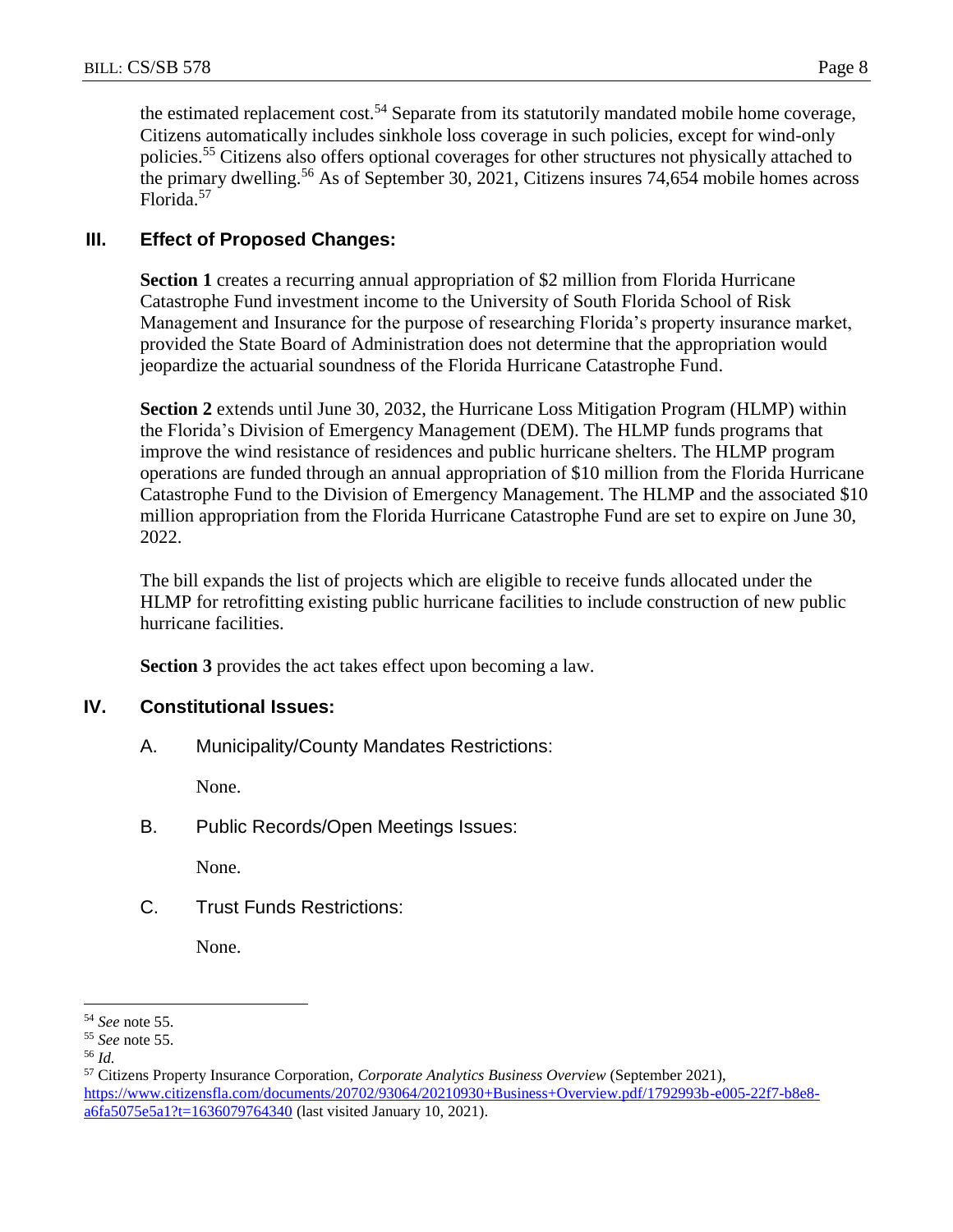D. State Tax or Fee Increases:

None.

E. Other Constitutional Issues:

None.

# **V. Fiscal Impact Statement:**

A. Tax/Fee Issues:

None.

B. Private Sector Impact:

Indeterminate with respect to insurance premiums. A reduction in wind loss attributable to retrofitted tie-downs may be offset by wind loss attributable to carports and sunrooms not constructed to code, which FEMA has concluded as being the primary causes of damage to mobile homes from a wind event.

C. Government Sector Impact:

None.

#### **VI. Technical Deficiencies:**

None.

#### **VII. Related Issues:**

None.

# **VIII. Statutes Affected:**

This bill substantially section 215.559 of the Florida Statutes.

#### **IX. Additional Information:**

A. Committee Substitute – Statement of Substantial Changes: (Summarizing differences between the Committee Substitute and the prior version of the bill.)

#### **CS by Banking and Insurance on January 12, 2022:**

The committee substitute:

 Expands the list of projects which are eligible to receive funds allocated under the HLMP for retrofitting existing public hurricane facilities to include construction of new public hurricane facilities.